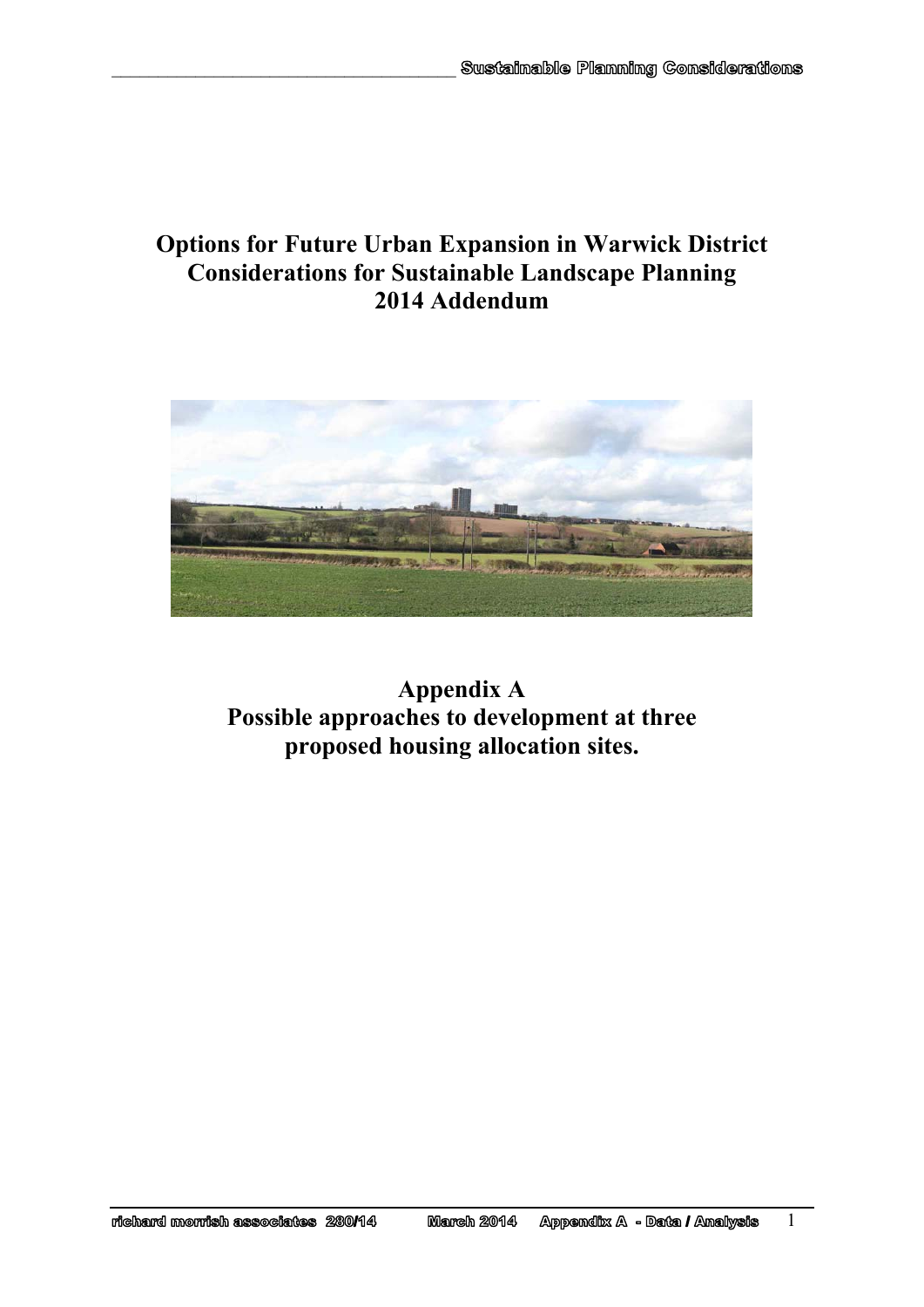### 1. **Land at Campion Hills Recreation Ground, Lillington, Leamington Spa.**

1.1.1 This site is located within the West Midlands Green Belt and was therefore included in the Joint Green Belt Study (JGBS - 2008). The site was part of a much larger land parcel at the eastern edge of Leamington.

JGBS Study Findings - 2008:

 $\mathcal{L}_\text{max}$ 

| <b>Study Area</b><br><b>Description</b>       | WL11 is essentially a small ridge of land at the east end of Leamington and<br>defined by a loop of the River Leam as it meanders west to meet the River Avon.<br>It is defined by the river course to the east and south, farmland towards<br>Cubbington to the north and the edge of the urban area at Campion Hills to the<br>west. |
|-----------------------------------------------|----------------------------------------------------------------------------------------------------------------------------------------------------------------------------------------------------------------------------------------------------------------------------------------------------------------------------------------|
| <b>Landscape Character</b>                    | WL11 is within the <i>Dunsmore and Feldon</i> character area. The landscape<br>character type is the Feldon Plateau Fringe.                                                                                                                                                                                                            |
| <b>Visual Issues</b>                          | The ridge (Campion Hills) at the west end of the area is one of the highest parts<br>of Leamington and has telecommunications and water infrastructure. Visual<br>connections also with Offchurch and the A425 corridor to Radford Semele.                                                                                             |
| <b>Historic and Cultural</b><br><b>Issues</b> | No historical information gathered. Newbold Comyn park laid out in the Regency<br>period. Extensive public access including the Shakespeare Way long distance<br>path.                                                                                                                                                                 |
| <b>Ecological Features</b>                    | A large area of public parkland, golf course, hedges and trees permanent pasture<br>and the River Leam local nature reserve.                                                                                                                                                                                                           |
| <b>Landscape Condition</b>                    | A range of management strategies apparent.                                                                                                                                                                                                                                                                                             |
| <b>Conclusion</b>                             | This area has been developed as a recreational and conservation orientated<br>section of the Green Belt and appropriate development in this area is likely to be<br>related to those landuse types. We recommend WL11 is wholly retained<br>within the Green Belt.                                                                     |

1.1.2 The site was not included in the WDC 2012 SHLAA.

#### 1.2.0 **2014 Review:**

1.2.1 General: WDC have identified a small area of the Campion Hills recreation ground (approximately 1.2 Ha in area) which is considered to be underutilised as recreation space. It lies close to the existing residential estate at Lillington (Leicester Street / Buckley Road – circa 1960s) and development here would form a small extension to the existing settlement footprint. It is anticipated that the site might have a capacity for between 40 and 50 new dwellings depending on likely residential densities and infrastructure requirements.

1.2.2 To the north the site has a boundary with Black Lane and housing on Marston Close which is accessed from Buckley Road. To the north-west the site is defined by Leicester Street which appears to be a main distributor road for the Lillington estate, which extends north and west for more than 1.5km. To the east the site is adjoined by the Campion Hills Allotment Association site and 250m beyond this a large Severn Trent water treatment plant, which is accessed along Black Lane. There is a tall telecommunication tower in the south-east corner of the site – and this is a notable local landmark. To the south and south-west the space is defined by elements of the Campion Hills public open space including a block of woodland (partially fenced) and a BMX cycle play facility. Wide, panoramic views over Leamington, towards Whitnash and Heathcote, are a notable characteristic of the south-west corner of the site.

1.2.3 Existing Landscape: The site is essentially flat and lies at around 90m AOD. The site is predominantly mown grass, but central areas have apparently been partially reinforced with stone and tarmac and it is understood the area is sometimes used for parking and events. The resulting appearance is somewhat unkempt with some impeded drainage. Near the east allotment boundary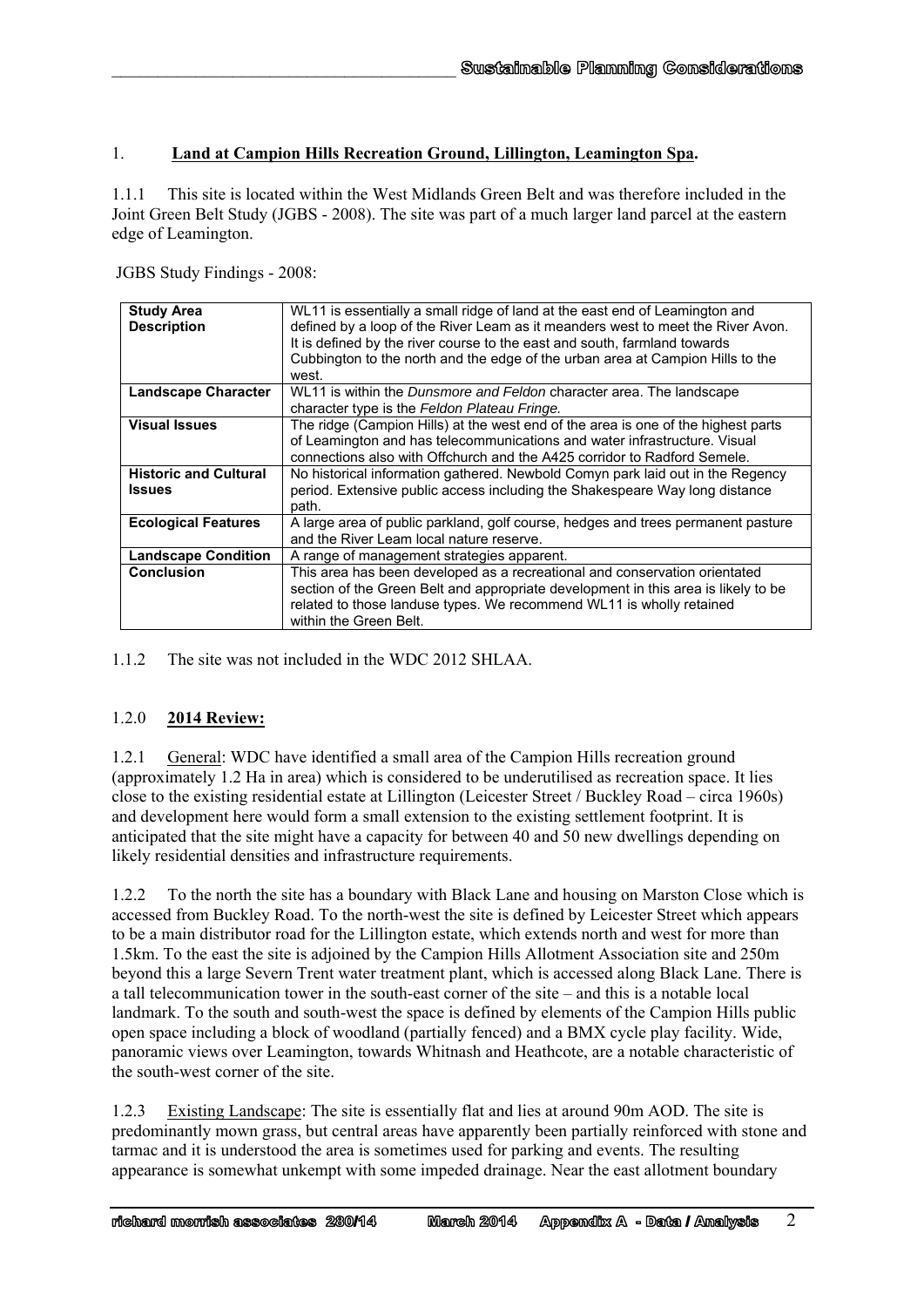there is a cinder path/track used for public pedestrian access to the park, but also providing service access to the telecommunication mast. There are 10 mature trees in the mown grass near this boundary – 7 veteran oaks, 2 poplars and a beech tree that are important to the setting. To the north the boundary along Black Lane is enclosed by a 10-15m wide shelterbelt of mainly ash and blackthorn scrub woodland, but with seven large poplars and two veteran oaks within it. To the western edge of the space is a gated vehicular access from Leicester Street and a dual use path. This route appears to be a busy pedestrian and cycle thoroughfare – notably for the St Pauls Primary School, at Upper Holly Walk to the south. Beyond the path is more scrubby young mixed woodland which encloses the site, but also one large veteran oak tree. The south-east corner of the site is enclosed by woodland (including mature pine), but the BMX track is on sloping ground that falls away steeply to the south and allows the views noted previously.

 $\mathcal{L}_\text{max}$ 

1.2.4 Ecological / Historical: The area of mown grassland is expected to have little ecological value, but the adjacent woodland and especially the veteran trees can be expected to have moderate or high ecological value. The Campion Hills/Newbold Comyn public open space includes large areas managed for wildlife – including the Leam Valley nature reserve. No detailed historical information has been researched for the site. The large oak trees indicate the existence of a parkland setting here for at least 300 years and 'ornamental' woodland planting south-east of the site (including a large Wellingtonia) suggests 19<sup>th</sup> century parkland planning<sup>1</sup>.

1.2.5 Potential Landscape and Visual Impacts: Appropriate design at this site would potentially have little landscape impact, pending further review of access and infrastructure requirements. It is assumed that existing vegetation around the site would be retained. In this case an indicative development of mainly two or possibly three storey houses would be visually enclosed from the adjacent residential areas to the north and north-west and from the public open space to the south-east. Development is likely to be distantly visible from parts of Leamington, Whitnash and Heathcote. It is not clear that there will be views of the development from the residential area immediately to the south (Holly Street, Princes Street, Upper Holly Walk) due to the local topography and tree cover. The development would be prominent from the adjacent public footpaths to the east and west and from the adjacent allotments.

1.2.6 *What if ?* If this site was brought forward for development, the following issues would need to be carefully considered:

- Although the site is underutilised and has limited amenity value, the development would constitute loss of public open space. It will be important to limit impacts to the wider POS setting and to maintain the access and management of the adjacent amenity areas and facilities, for the ongoing benefit of the community.
- It is assumed that safe vehicular access will be possible from Leicester Street. It will be important not to compromise the adjacent pedestrian/cycle access to the public open space (and school).
- Sustainable surface water drainage will ideally be integrated into the new development. It is not clear whether this will require attenuation ponds. If they are required it is likely to be towards the south-west corner of the site and would ideally be included within the development curtilage.
- The development design will need to achieve acceptable frontages with the adjacent open space – providing security and a level of privacy for the new residents, whilst successfully integrating the scheme with the amenity setting.

1.2.7 Potential development area ? Residential development at this site would lie adjacent to existing residential areas and community facilities. Proximity to these, the extensive open space and views across Leamington are likely to constitute a very desirable living environment. It is a

<sup>1</sup> <sup>1</sup> The first Wellingtonia (*Sequioa*) seeds imported to England were collected in California in the 1850s.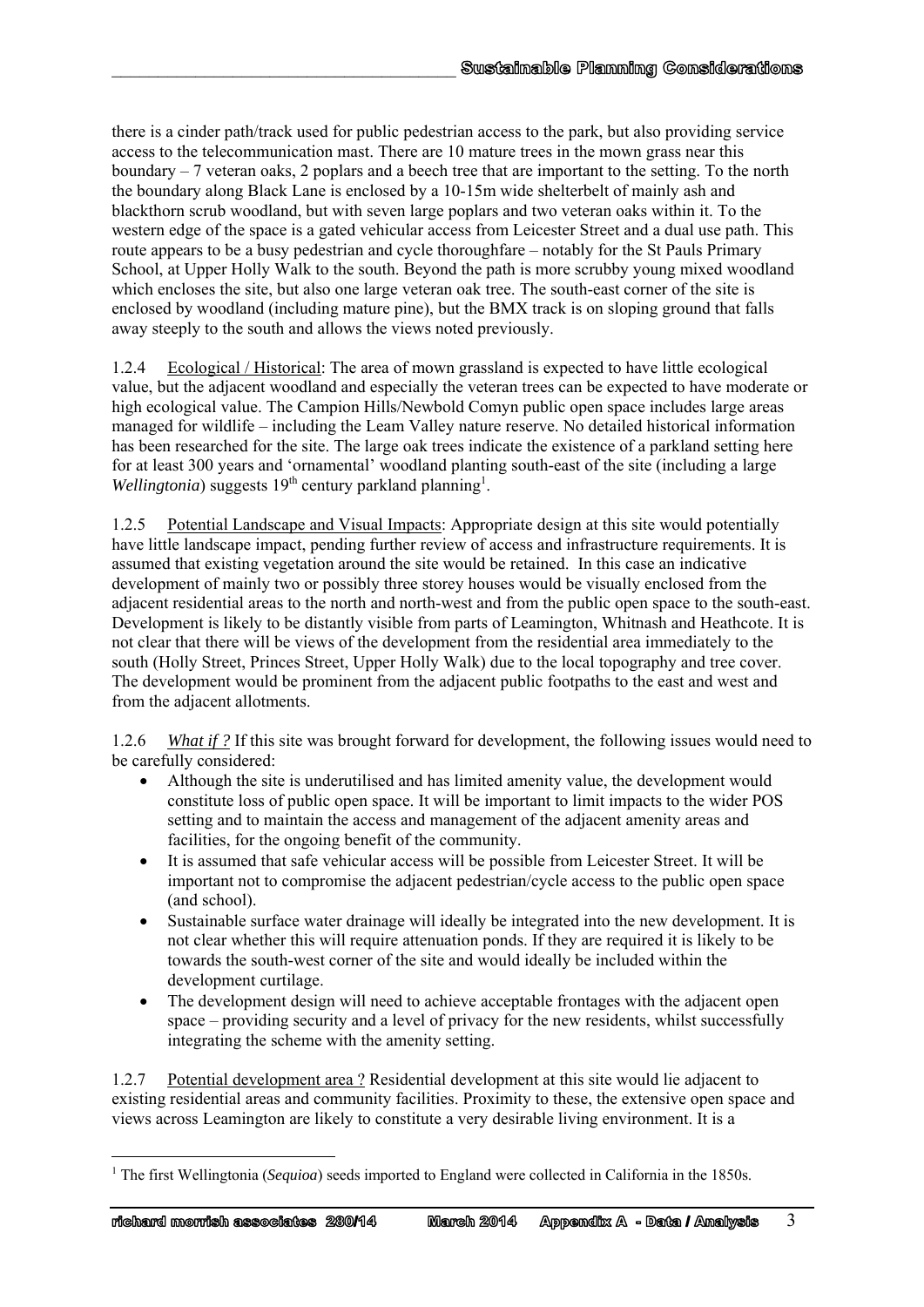predominantly flat site and there would appear to be few development constraints – pending detailed studies and infrastructure planning.

## 1.3.0 **Landscape Planning Issues:**

 $\mathcal{L}_\text{max}$ 

1.3.1 Infrastructure requirements: As noted, further studies will be required to confirm infrastructure requirements. If a second road access is required it might be problematic. The path/track at the east side of the site has a narrow gated access to Black Lane, framed by veteran trees. There would certainly be adverse landscape impacts if a second adoptable road entrance was required / provided here. Other infrastructure provision or off-site impacts would need to be assessed.

1.3.2 Cumulative impacts: The site is approximately 500m west of the Redhouse Farm preferred allocation site. With appropriate design at the Redhouse Farm site it is likely that development there will not be visually prominent from the south (Leamington, Sydenham or Radford Semele). The Campion Hills site is unlikely to be intervisible with the Redhouse Farm site due to the intermediate waterworks and mature tree cover, and it is unlikely that both sites will be visible from the same viewpoints to the south and in Leamington. However, any potential views from the south of development at either site would be partial, distant and within the context of other residential areas at Lillington. No other identified development is likely to have cumulative visual impacts with this site.

1.3.3 Potential landscape and visual impacts: Assuming a sensitively designed 2 and possibly 3 storey development at the Campion Hills site, the magnitude of landscape change is likely to be medium-high for public open space users. Although there should be little impact to existing landscape features, there will be the introduction of major new elements into the landscape which will leave the original landscape fundamentally changed. However the area of influence for such change will be relatively discrete and should not affect the wider parkland setting of Campion Hills. With sensitive design, visual impact for immediate residential neighbours is likely to be low as they will be substantially screened by existing vegetation, but again for transient park users passing the site, the magnitude of change will be medium-high and significance of the changes is likely to be moderate. The magnitude of change in views from Leamington is considered likely to be low and the significance of such changes to views to be slight or negligible. New development here might be distantly and partially visible but will be seen within a substantially 'green' setting of established tree cover and with existing residential development behind it.

#### 1.4.0 **Conclusions:**

1.4.1 Pending more detailed review of possible site constraints and infrastructural requirements, development of this site is unlikely to intrude greatly on the Green Belt, the setting of Leamington and Lillington, or the amenity of the wider public open space at Campion Hills and Newbold Comyn Park.

Opportunities and Assets:

- Attractive 'parkland' setting apparently with adequate road access and proximity to existing services and facilities.
- Existing trees and mature boundary vegetation, southerly aspect and views over Leamington.
- It is suggested that a development scheme of two storey detached, semi-detached or terraced houses, with private garden areas and with access roads and parking areas internalised within the layout, would be the most appropriate design for this setting. It is possible that the northeast corner of the site might have potential for some three storey dwellings, pending further visual impact review.

Constraints and Challenges:

 To minimise adverse impacts to park users (including access and visual) and at the same time to provide an appropriate level of security and privacy for future residents. It is recommended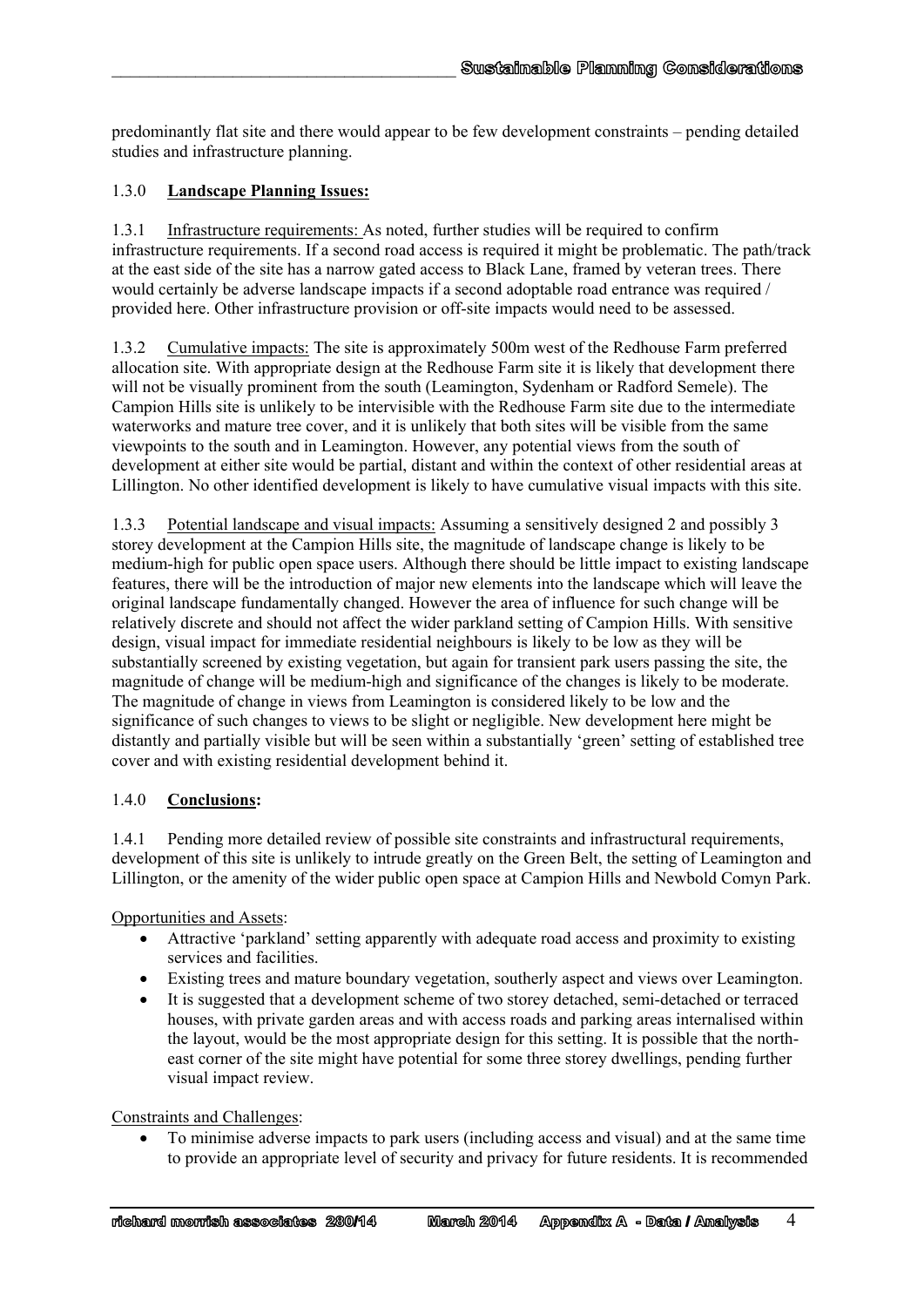that very careful consideration be given to boundary treatments – using setbacks and private gardens to create 'transitional' areas between the public and private spaces. The amenity of the open space would be degraded by poor quality or dysfunctional boundary design and well-designed walls and railings are recommended.

 $\mathcal{L}_\text{max}$ 

- To protect and sustain the existing trees and woodland. Some trees (notably the mature poplars on the east and north boundaries) are reaching the end of their useful life. They may not be suitable to retain in a more intensified residential environment and should perhaps be replaced with appropriate native species. Other trees may need arboricultural inspection and pruning. The preponderance of ash in the adjacent woodland planting may become susceptible to *Chalara fraxinea* in future. It is recommended that the proposed development is used as a catalyst to review the adjacent woodland stands and that a long-term management plan is put in place to ensure the sustainable retention of this important tree cover (especially including the veteran trees), for heritage, biodiversity and amenity benefits.
- The above planning must allow for appropriate permanent access for ongoing tree and parkland management.
- Building setbacks must consider the root protection zones of existing trees. This will be particularly relevant on the eastern boundary. Retaining an attractive corridor here will also be important for public amenity as it is a principal access to the parkland (refer to sketch section).
- The BMX area is on a steep site that is unlikely to be suitable for development. It is envisaged that the BMX facility would be retained – but as noted above, setbacks and detailed design will be relevant to ensure a suitable interface with the proposed residential environment (refer to sketch section). The development might include a better quality boundary fence for the BMX enclosure.
- Design must protect and maintain the important public thoroughfare along the western edge of the development. Vehicular access to the site must not compromise existing safe cycle and pedestrian access.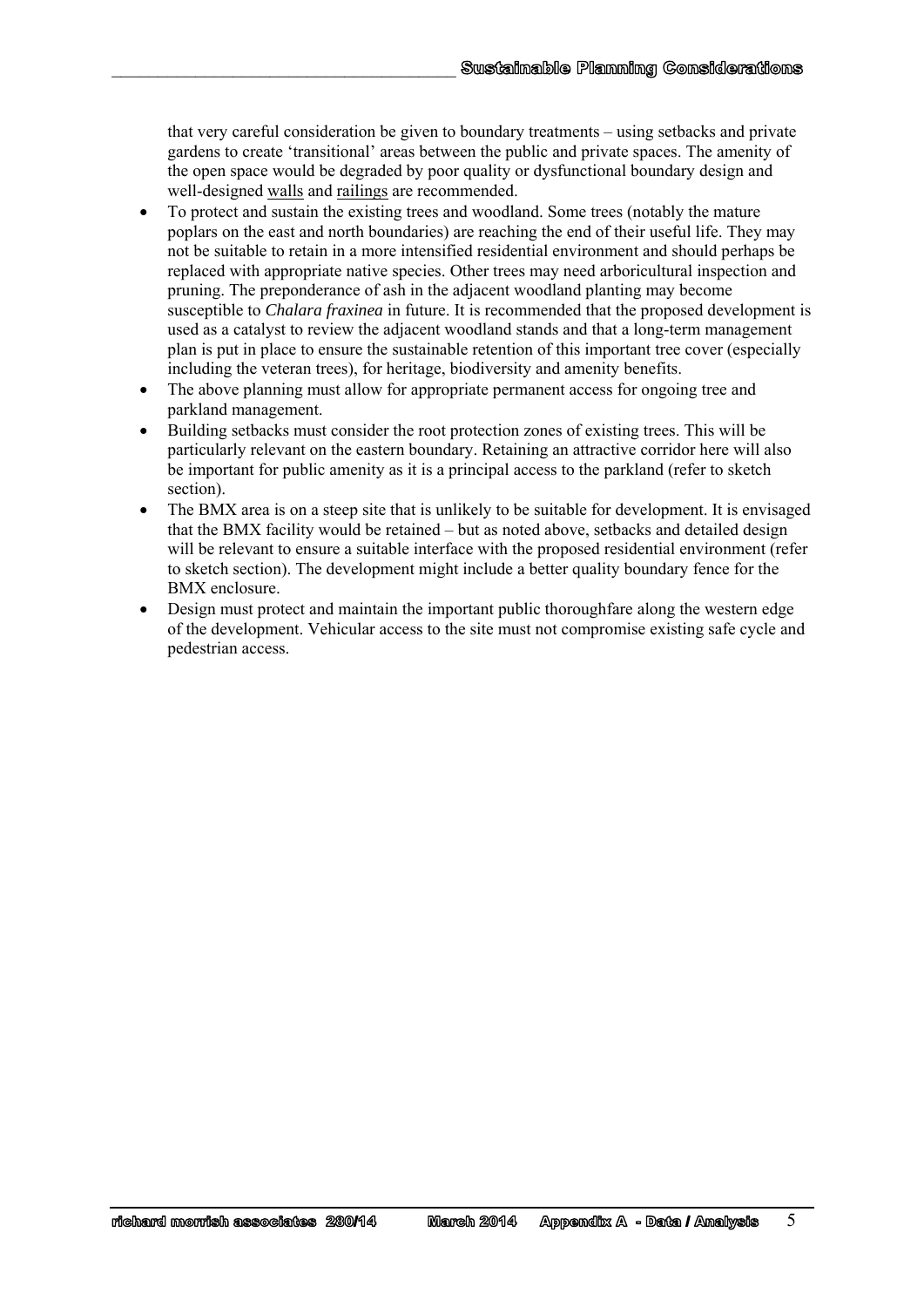# 2. **Land NE of the Red House Farm Allocation, Lillington, Leamington Spa**

2.1.1 This is located within the West Midlands Green Belt and was therefore included in the Joint Green Belt Study (JGBS - 2008). The site was part of a much larger land parcel at the eastern edge of Leamington.

JGBS Study Findings – 2008:

 $\mathcal{L}_\text{max}$ 

| <b>Study Area</b><br><b>Description</b>       | WL10 is essentially the head of a small valley, which drains south to the River<br>Leam. It is defined by the edge of urban Cubbington and Lillington and is defined<br>by field boundaries to the south and Welsh Road to the south east. The large                                                                                                                                                                                                                                                                                                                                                                                                                     |
|-----------------------------------------------|--------------------------------------------------------------------------------------------------------------------------------------------------------------------------------------------------------------------------------------------------------------------------------------------------------------------------------------------------------------------------------------------------------------------------------------------------------------------------------------------------------------------------------------------------------------------------------------------------------------------------------------------------------------------------|
|                                               | Thwaites engineering works is a notable feature in the locality.                                                                                                                                                                                                                                                                                                                                                                                                                                                                                                                                                                                                         |
| <b>Landscape Character</b>                    | WL10 is within the Dunsmore and Feldon character area. The landscape<br>character type is the Feldon Plateau Fringe – and is a very definable valley<br>landscape with a tree lined valley bottom and permanent pasture. The setting is<br>greatly influenced by the post war development of Lillington - which finishes at<br>the ridge above the valley. The 14 floor Eden Court flats are particularly notable.                                                                                                                                                                                                                                                       |
| <b>Visual Issues</b>                          | An attractive valley setting - relatively open due to modern agriculture - but you<br>cant get away from the Lillington backdrop. Visual connections with Offchurch to<br>the south.                                                                                                                                                                                                                                                                                                                                                                                                                                                                                     |
| <b>Historic and Cultural</b><br><b>Issues</b> | No historical information gathered. However Offchurch and Offchurch Bury are<br>ancient settlements and there is a possible connection to the Saxon King Offa. A                                                                                                                                                                                                                                                                                                                                                                                                                                                                                                         |
|                                               | Saxon burial ground has been excavated near to the Church. Offchurch Bury was<br>later a seat of the Earls of Aylesbury. WL10 and 11 both lie within the visual<br>catchment of Offchurch. Footpaths including the Shakespeare Way long distance<br>path.                                                                                                                                                                                                                                                                                                                                                                                                                |
| <b>Ecological Features</b>                    | Watercourse, hedges and hedge trees, woodland, permanent pasture.                                                                                                                                                                                                                                                                                                                                                                                                                                                                                                                                                                                                        |
| <b>Landscape Condition</b>                    | Reasonably good condition in valley - but the boundary of Lillington could be<br>improved.                                                                                                                                                                                                                                                                                                                                                                                                                                                                                                                                                                               |
| <b>Conclusion</b>                             | In general we feel that expansion of Leamington on this eastern boundary would<br>be difficult to justify in landscape planning terms. However WL10, defined as it is<br>by Lillington and Cubbington and on land that drops below the existing ridgeline<br>settlement - could be quite visually contained. The lower valley will have flood<br>risk constraints and ecological values - but it is conceivable that the upper slopes<br>could be developed – and with sensitive design might enhance the existing<br>situation. We recommend that this area is considered for further detailed<br>study, but that the majority of it is retained within the Green Belt. |

2.1.2 The site has not been included in the 2012 SHLAA. The adjoining 'Land at Redhouse Farm' was included in the 2012 SHLAA (L23) and reviewed in the original *Considerations for Sustainable Landscape Planning* report (2012). That 11.5 Ha site has now been confirmed as a preferred option site in the draft WDC Local Plan. WDC have been referring to the new site as 'Land NE of the Red House Farm allocation' – but for clarity and simplicity this addendum report has referred to the site as the 'Lillington expansion area' on drawings and photographs.

#### 2.2.0 **2014 Review:**

2.2.1 *General*. WDC are considering this small area of farmland (approximately 2Ha) to allow a small easterly expansion of the Lillington residential estate - immediately adjacent the landmark multi-storey flats – Eden Court, Southorn Court and Ashton Court. The site will therefore be defined by the existing housing to the west and north-west, open farmland to the north and east and south-east and the existing Red House Farm allocation site to the south. Cubbington lies approximately 1km to the north-east.

2.2.3 Existing Landscape: The proposed site is part of a larger arable field. Much of the site is relatively flat and lies at around 90-95m AOD – a similar level to the existing adjacent housing at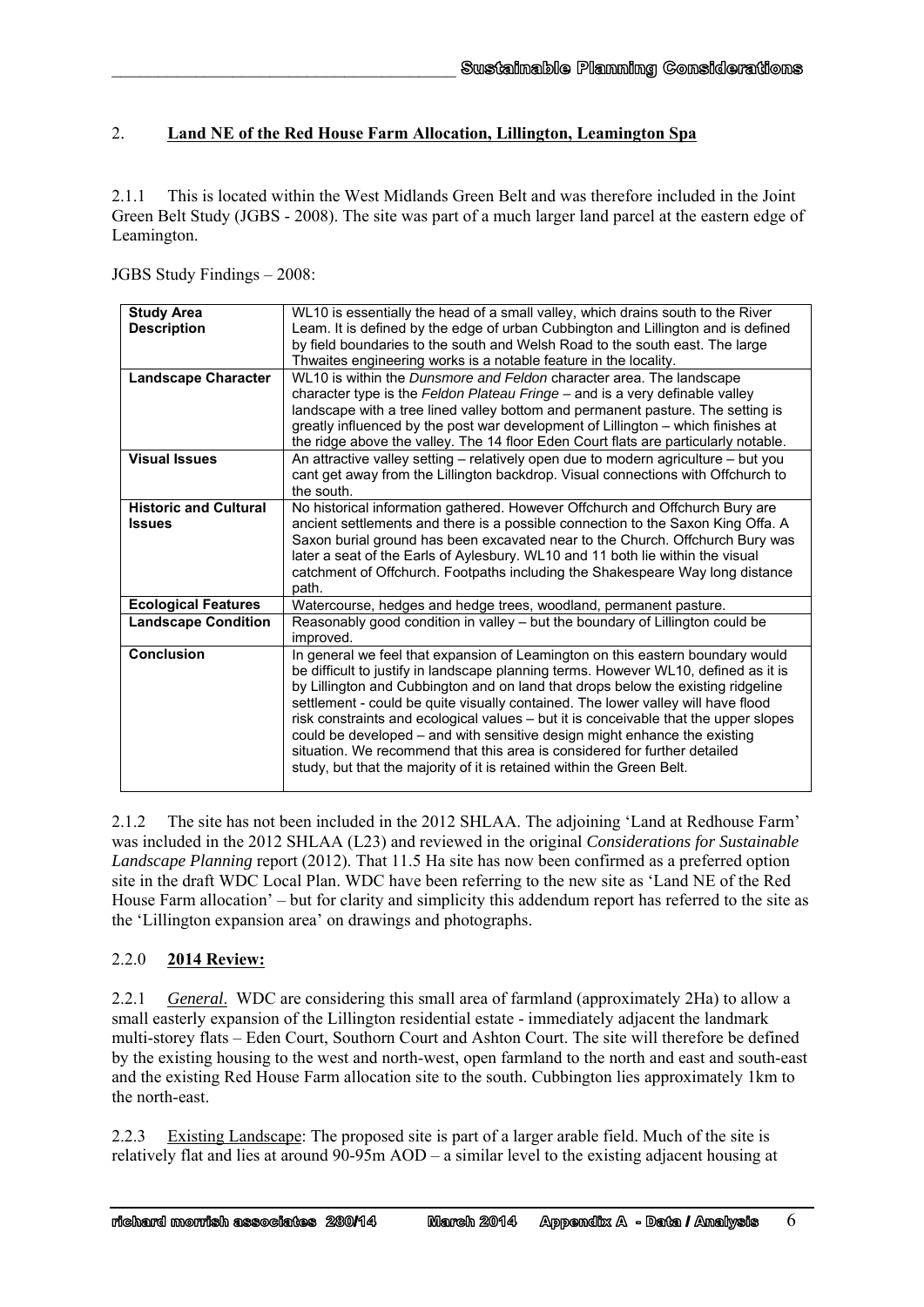Lillington and the north-east corner of the allocated Red House Farm site. However the northern third of the site falls away more steeply to the existing field boundary – which is estimated to be approximately 5m lower than the rest of the site. The northern boundary is defined by a low, flail-cut predominantly hawthorn hedge. The southern boundary is defined by a taller, overgrown 'hedge' (3- 4m wide) with hawthorn, elder, holly, bramble with some ash trees to 8-10m tall. The boundary with the Lillington estate has become an overgrown rather dysfunctional boundary strip with bramble, broken sections of fencing, flytipping, informal paths but also some trees to 8-10m tall including sycamore, alder, birch and ash. Some of the boundary is defined by a slight bank, but it is difficult to ascertain the level change under the existing vegetation. To the east the present arable field continues for another 250m, falling away to around 70m AOD towards a farmstead – Glebe Farm.

 $\mathcal{L}_\text{max}$ 

2.2.4 Ecological / Historical: The arable land is likely to have limited ecological value, but the boundary hedges and hedge trees may have moderate ecological value. Landscape condition is fair but field agglomeration and hedge loss has probably taken place in the past and stumps have been noted in the locality suggesting hedge tree loss. The remaining field pattern is likely to be historic. Further ecological and historic review will be required.

2.2.5 Potential Landscape and Visual Impacts: The only notable landscape features at the site are the hedges and trees along the boundaries. Development design would dictate the extent to which earthworks would be required to facilitate building works. Residential development at this site will be notable in views from the north-east (Cubbington), from the east (Welsh Road and scattered farmsteads and cottages along that road and, potentially, more distantly from the village of Offchurch). The *Shakespeare's Avon Way* long distance footpath passes within 300m of the site to the east and views of any development at the site can be expected from this path. There are other designated and informal footpaths in the landscape towards Cubbington. Development here would be prominent in the outlook from some existing dwellings at Lillington, including the flats. It is as yet unclear how or where access to the site would be created and this may have a bearing on local landscape and visual impacts.

2.2.6 *What if ?* If this site was brought forward for development, the following issues would need to be carefully considered:

- Where would access be provided. The most likely positions would appear to be an extension from *The Crest* road and a new route between Eden Court and Southorn Court, or by replacing garages with a road north of Southorn Court. Alternatively it may be possible to create a new road link from the Red House Farm allocation site when that is developed. Both options might be required and both options would have some potential landscape impacts through the necessary loss of boundary vegetation.
- What to do with boundary vegetation around the existing estate and in the existing hedge between this site and the Red House Farm allocation. Both 'hedges' are somewhat degraded through lack of management, flytipping and informal use (eg children 'den' building). There are some established trees that may have years ahead of them and amenity value. Further detailed survey would be required.
- Sustainable surface water drainage will ideally be integrated into the new development. Given the topography it is likely that this would be required and that the most likely position would be in the north-east corner of the site.
- Design will need to address the relatively prominent setting and the impacts associated with expansion of urban development beyond the established settlement footprint.

2.2.7 Potential development area ? Residential development at this site is unlikely to be possible over the entire area due to the steeper topography towards the northern boundary. It is anticipated that development on the steeper ground would be expensive and problematic for access provision. This area might therefore be used to create multi-functional open space, including planting to mitigate views and ecological impacts and space for surface water management provision. Although loss of the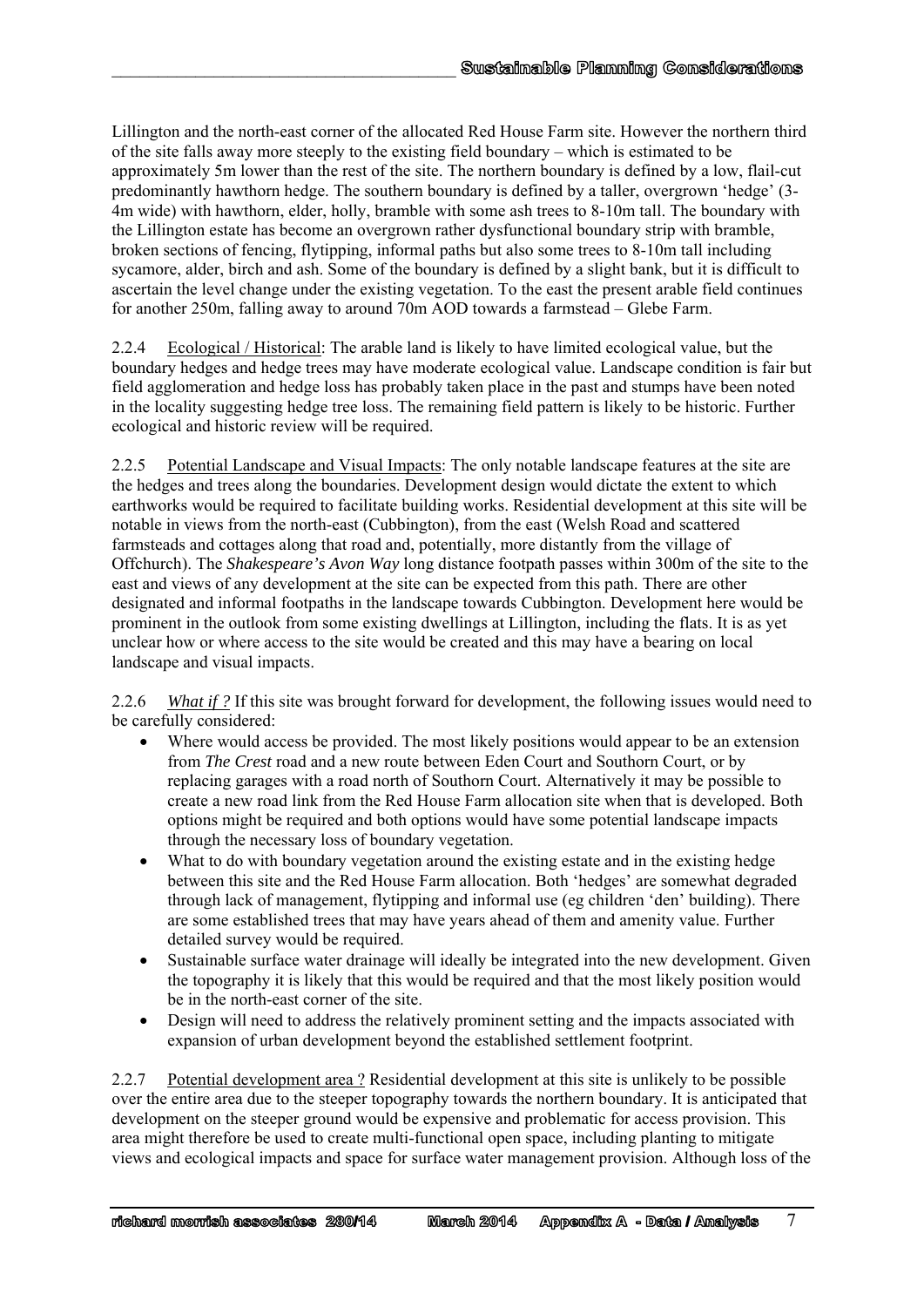hedge along the southern boundary would be unfortunate, it may not be easy to sustainably retain it within residential development without substantial loss of developable land. If the hedge, which is not in good condition, was removed, it may provide opportunities for better development options in the Red House Farm allocation site and the chance to consider both sites as one. Indicatively this could therefore provide up to 2Ha of additional building land (perhaps space for 50 to 80 dwellings), whilst still allowing the steeper ground at the north of the site for provision of a substantial area of multifunctional open space.

#### 2.3.0 **Landscape Planning Issues:**

 $\mathcal{L}_\text{max}$ 

2.3.1 Infrastructure requirements: As noted, further studies will be required to confirm access, requirements, drainage and other service infrastructure. However it seems likely that development impacts could be retained within the site – excepting that surface water drainage may need to connect to existing drainage ditches to the east. Pedestrian access to the Avon Way footpath already appears to be informally established and might be formalised.

2.3.2 Cumulative impacts: The site is adjacent to, and will form an extension of, the Redhouse Farm preferred allocation site. With appropriate design at the Redhouse Farm site it has been anticipated that that development would not be visually prominent from the south (Leamington, Sydenham or Radford Semele) and would be substantially screened by existing vegetation from the north and north-east. The proposed Lillington extension is likely to make proposed development here cumulatively more notable. Depending on the height of new buildings, the development would be likely to be seen as distant settlement, but notable on or near the skyline, especially when viewed from the east and south-east. Any assessment of visual impact must be considered in the context of the existing tall flats at Lillington (Eden Court – 15 floors, Southorn and Ashton Courts, - 9 floors) which are prominent landmarks for several kilometres around Leamington. It is these tall structures that draw the eye and views of which cannot be mitigated. The natural topography and the abrupt transition from the tall buildings to open farmland are also obviously factors in making them prominent. Existing four-storey flats (at Mason Avenue / Burberry Close) are not especially prominent from positions to the east (eg along Welsh Road). This suggests that appropriate height restrictions, careful site planning and appropriate landscape works could greatly mitigate new development and arguably could 'soften' the existing urban / rural interface.

2.3.3 There are preferred allocation sites at Cubbington (not likely to be intervisible with this site) and Radford Semele (possibly distantly intervisible with this site). Development of the HS2 rail line would see the line pass some 2km to the east where it could be partially and distantly intervisible with the proposed development site. None of these more distant developments are considered likely to result in significant cumulative visual impacts. A number of other representations have been put forward for development in the locality including land south of the Red House allocation. Further review of cumulative impacts for such development would need to be considered if it was accepted to come forward.

2.3.3 Potential landscape and visual impacts: Assuming a sensitively designed scheme with a backdrop to the existing flats, it is envisaged that buildings up to 4-5 storeys might be possible on this site – but it is recommended that a maximum height of 2 storeys is proposed adjacent the interface with open countryside. Preferably the boundary housing would be integrated with private or public green space, significant new landscape structure planting and retention of existing boundary vegetation where possible. As noted – it would be preferable to avoid significant earthworks and to retain steeper parts of the site for green space provision. In this scenario it is envisaged that the magnitude of landscape change could be medium-low. For the identified visual receptors to the east (including those using the long distance footpath) the magnitude of change in views might also be medium to low, with the significance of such changes to views being slight. A further detailed review of landscape and visual impacts would be required as plans develop.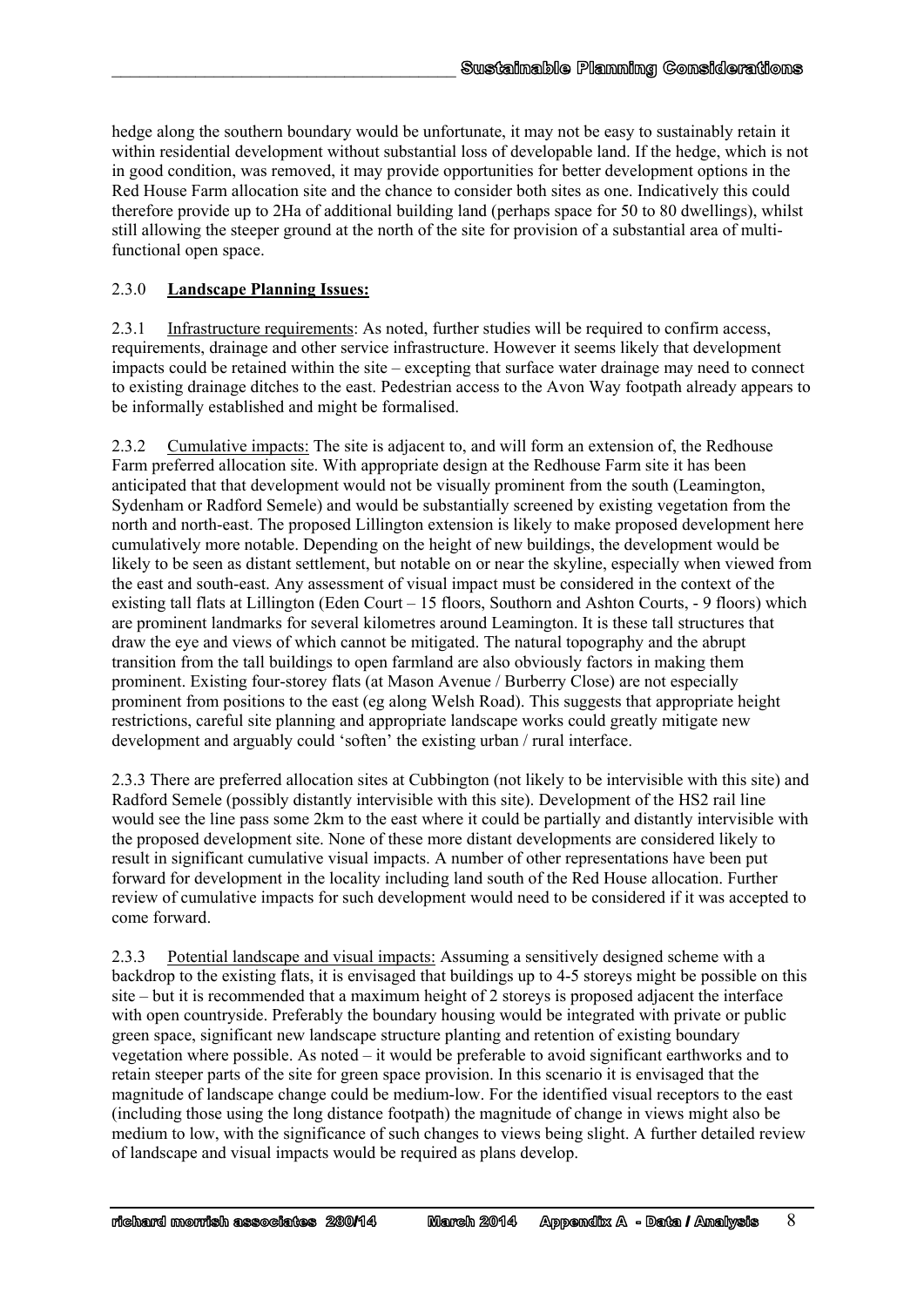#### 2.4.0 **Conclusions:**

 $\mathcal{L}_\text{max}$ 

2.4.1 Although a relatively small site, the proposed Lillington extension would expand settlement into Green Belt on a ridge which is relatively visually prominent, especially for receptors to the east and south-east. However the existing backdrop of tall flats presently makes for an abrupt urban-rural interface and the 2008 JGBS report identified that there might be opportunities to improve this relationship with well-considered design. This site might assist in maximising the potential development area of the existing Red House Farm allocation whilst also allowing for a substantial area of new green space to mitigate landscape and visual impacts.

Opportunities and Assets:

- A predominantly flat area of land at a similar level to existing development to the west and the new allocation site to the south.
- Opportunities to create access from existing roads and between existing buildings. Proximity to existing services at Lillington.
- Attractive outlook and setting to the north, east and south-east.
- Existing trees and hedge boundaries all or some of which might be integrated into design.
- Opportunities to improve and formalise local footpath connections to the countryside.

Constraints and Challenges:

- To minimise adverse landscape and visual impacts especially for visual receptors to the east. To improve the urban-rural interface and the gradation from the high-rise buildings to low rise dwellings.
- To integrate the existing development at Lillington with the new development, environmentally and socially, and with benefits for both.
- To create multi-functional public open space which can be sustainably managed for the long term.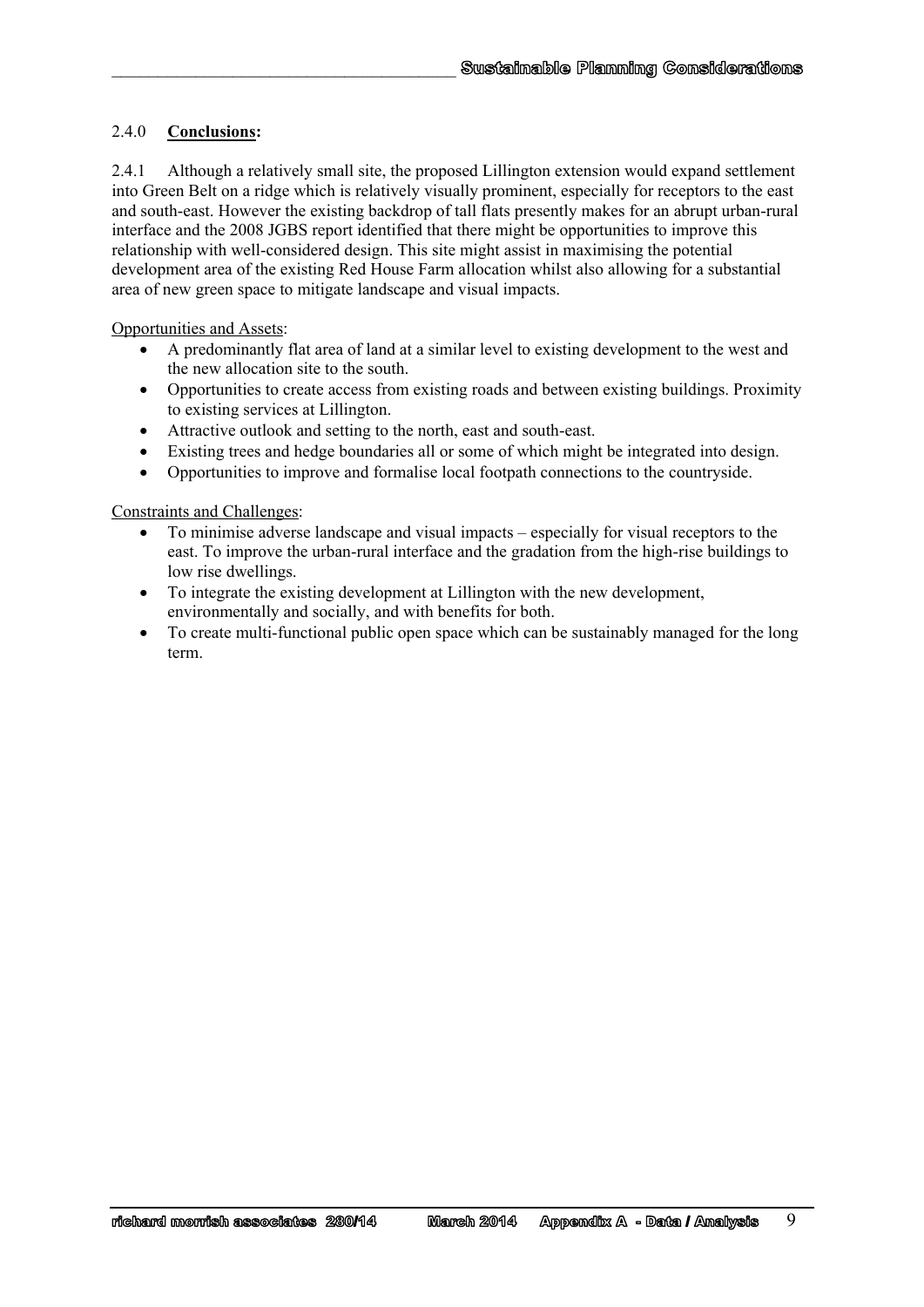## **3. Land at Castle Sixth Form College, Kenilworth**

 $\mathcal{L}_\text{max}$ 

3.1.1 The landscape around the south-east edge of Kenilworth is located within the West Midlands Green Belt and was therefore included in the original JGBS study as areas K6 and K7 – where K6 is the area directly relevant to this school site. The Sixth Form College site was considered part of the existing urban area in that study and is not itself within Green Belt.

JGBS Study Findings – 2008:

| <b>Study Area</b>            | Area K6. An arbitrarily defined area on the southern edge of Kenilworth lying      |
|------------------------------|------------------------------------------------------------------------------------|
| <b>Description</b>           | between the A46 at the east end and the historic Rouncil Lane in the west end. A   |
|                              | south facing aspect as the topography drops down to Cattle Brook – a tributary of  |
|                              | the Avon.                                                                          |
| <b>Landscape Character</b>   | K6 lies within the Arden landscape character area and Arden Parklands character    |
|                              | type.                                                                              |
| <b>Visual Issues</b>         | Trees and hedgerows provide some visual enclosure. Some longer views               |
|                              | possible to the south and Leek Wootton.                                            |
| <b>Historic and Cultural</b> | No historical data established. Manor of Woodcote bought by Henry Wise, Royal      |
| <b>Issues</b>                | Gardener, in 1709. Bullimore Wood at east end is ancient woodland whilst the       |
|                              | field pattern at the western end, near 'Little Woodcote', is indicative of ancient |
|                              | origins. Rail corridor to Leamington. No footpaths shown on OS data.               |
| <b>Ecological Features</b>   | Woodland, hedgerow; pasture.                                                       |
| <b>Landscape Condition</b>   | Some large scale agriculture. Opportunities for improvement to hedgerows.          |
| <b>Conclusion</b>            | The urban boundary includes a school, playing fields and allotment gardens that    |
|                              | help form a reasonable transition to the countryside. Residential boundaries seem  |
|                              | well established, although there may be some opportunities for minor infill.       |
|                              | This area appears to be an important strategic gap between Kenilworth and Leek     |
|                              | Wootton. We recommend K6 is retained within the Green Belt.                        |

3.1.2 The site was not included in the WDC 2012 SHLAA.

#### 3.2.0 **2012 Review:**

3.2.1 General: As noted, the school was considered to be part of the existing urban area in the JGBS, although the reference to potential minor infill along the urban fringe would be relevant to this site. The site is approximately 4.5 hectares in area and therefore might have a capacity for between 100 and 140 new dwellings depending on likely residential densities and infrastructure requirements.

3.2.2 To the north, west and north-east the site is set within 20<sup>th</sup> century residential development of mainly detached and semi-detached dwellings with good sized gardens. Access to the school is from Rouncil Lane which appears to be a principal distributor route in the locality. To the south-east the site is adjoined by Kenilworth Town Football Club and St John's allotments, whilst to the south the school playing fields are adjoined by agricultural land.

3.2.3 Existing Landscape: Approximately 30% of the site is presently occupied by school buildings, car park and hard play areas, with the remainder of the site managed as playing field. The site is essentially flat at around 88m AOD, but the southern edge of the playing fields fall away to below 85m AOD. School buildings are one, two and three storey – the main structures probably dating from the 1960s. Around the main buildings and the edges of the playing field there are a number of mature trees including ash, lime, chestnut and birch. Although the trees around the school buildings may not be easy to retain in a redevelopment scenario, the trees around the boundary assist local landscape amenity and would ideally be retained. In addition there are mature trees beyond the site boundaries, and a variety of hedge and shrub planting along the boundaries that would need to be considered and protected in future development scenario's.

3.2.6 Ecological / Historical: The site is principally mown sports turf grass with only small areas of shrub border and the few mature trees. It is anticipated the site will therefore generally have limited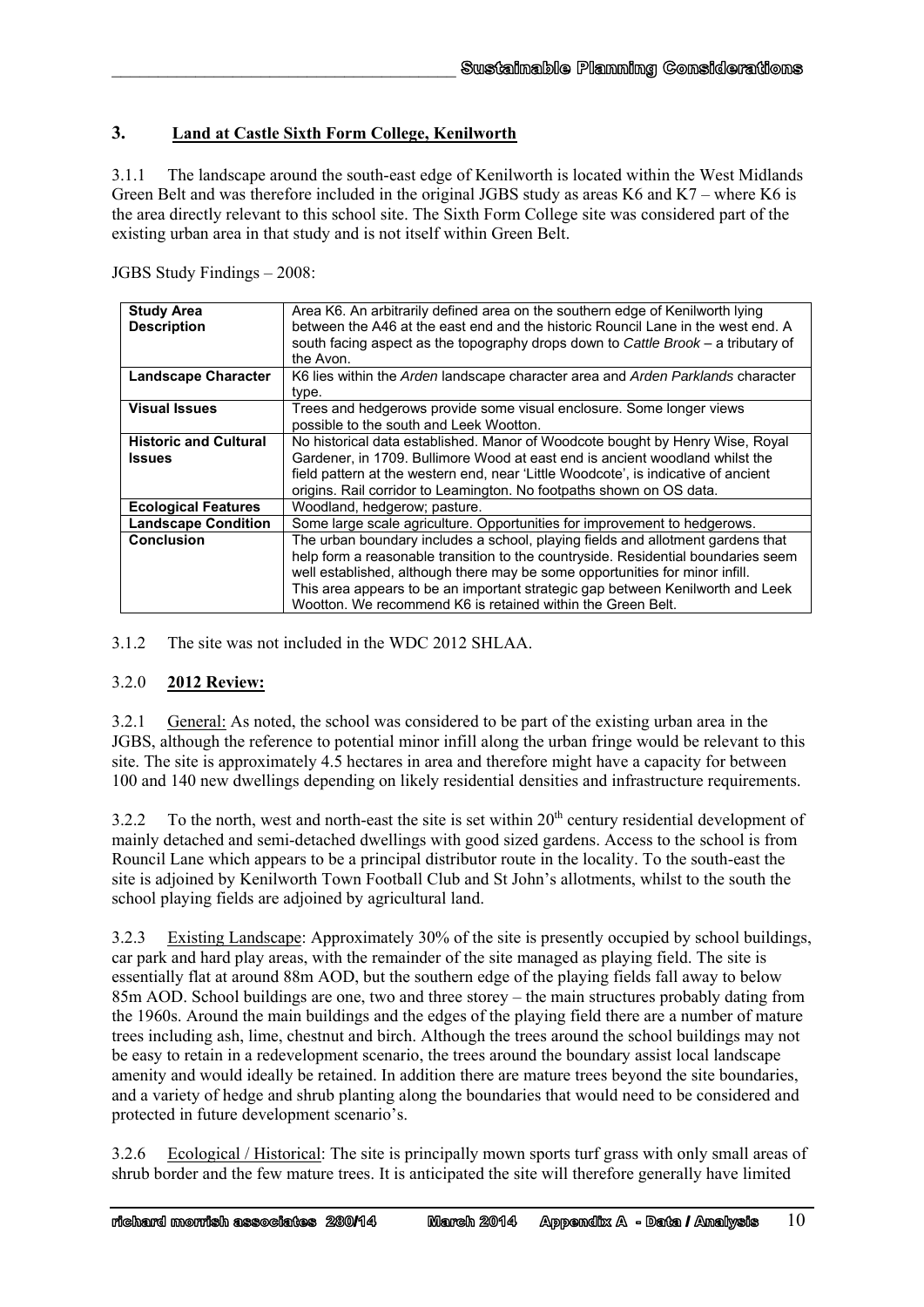ecological value – pending detailed survey. It seems probable that appropriate design could ensure biodiversity enhancement of the site. *Bullimore Wood* is an ancient woodland and the nearest wildlife asset noted locally, approximately 600m to the east. A wooded agricultural landscape adjoins the site to the south. It is unlikely that there are historic landscape assets at the site – pending further review.

 $\mathcal{L}_\text{max}$ 

3.2.7 Potential Landscape and Visual Impacts: The site will be enclosed by the existing residential setting to the north, west and north-east – where the nearest dwellings are anticipated to define the zone of visual influence. Many of the neighbouring residents may derive some benefit from views to the present playing field, and some properties along the northern boundary may also have longer views to open countryside and Leek Wootton to the south, facilitated by the open playing field. However such benefits might be offset by the taller school buildings, existing boundary vegetation and, presumably, activities at the school – which may sometimes be intrusive for neighbours. Residential development on this site is likely to result in a more enclosed landscape – although with appropriate retention of mature trees and the inclusion of garden areas, it seems likely that an attractive suburban environment could be created.

3.2.8 The site will be visible from open countryside from the south. No public access footpaths have been noted in this area, but the site is distantly visible from public access locations at Leek Wootton (refer to photographs). Assuming that the existing school buildings will all be demolished and that new housing would be a maximum of two storeys tall, it seems likely that new development could be designed to have little impact on the wider landscape setting. Development here will not constitute a notable extension to the existing settlement of Kenilworth when viewed from Leek Wootton or adjacent roads and scattered dwellings along the Cattle Brook valley. More notable detractors in the setting could be said to be *Broad Lane Leisure* (a caravan sales yard located towards Leek Wootton and incongruous in the setting), Kenilworth Town FC (where club buildings are in a state of disrepair and flood lights are likely to be prominent at night), and the St Johns allotments site, (where, as with many allotment gardens, the overall appearance can be described as unkempt).

3.2.8 *What if ?* If this site was brought forward for development, the following issues would need to be carefully considered:

- Mature trees and the best sections of boundary hedge would ideally be safeguarded for the benefit of local amenity and impact mitigation. Negotiation with neighbours might allow the rationalisation of boundary provision in some sections. An arboricultural assessment will identify whether some trees require pruning or replacement to fit within a residential context. Replacement of ash trees may need to be considered in future if *Chalara fraxinea* becomes prevalent.
- Although it is assumed that the school grounds are private, the playing fields may be used informally by neighbours and they certainly provide landscape amenity value. There would appear to be limited public open space in the locality in general and new open space (at least for the benefit of the new residents) would seem to be appropriate.
- Sustainable surface water drainage will ideally be integrated into the new development. It would seem appropriate to locate any attenuation areas towards the southern edge of the site and this could be designed to integrate with public open space and biodiversity enhancement provision.
- Provision of tree and hedge planting along the southern boundary would help to integrate the development into the wider setting adjacent the Green Belt. It is suggested to develop a public open space here to ensure that trees and hedges can be appropriately managed and sustained for the long term and to provide a space where all residents and perhaps neighbours could benefit from the southerly outlook. Tree and hedge planting will ideally be predominantly native.

3.2.9 Potential development areas? Residential development at this site would appear likely to fit well within the existing Kenilworth settlement footprint, with limited landscape impacts beyond the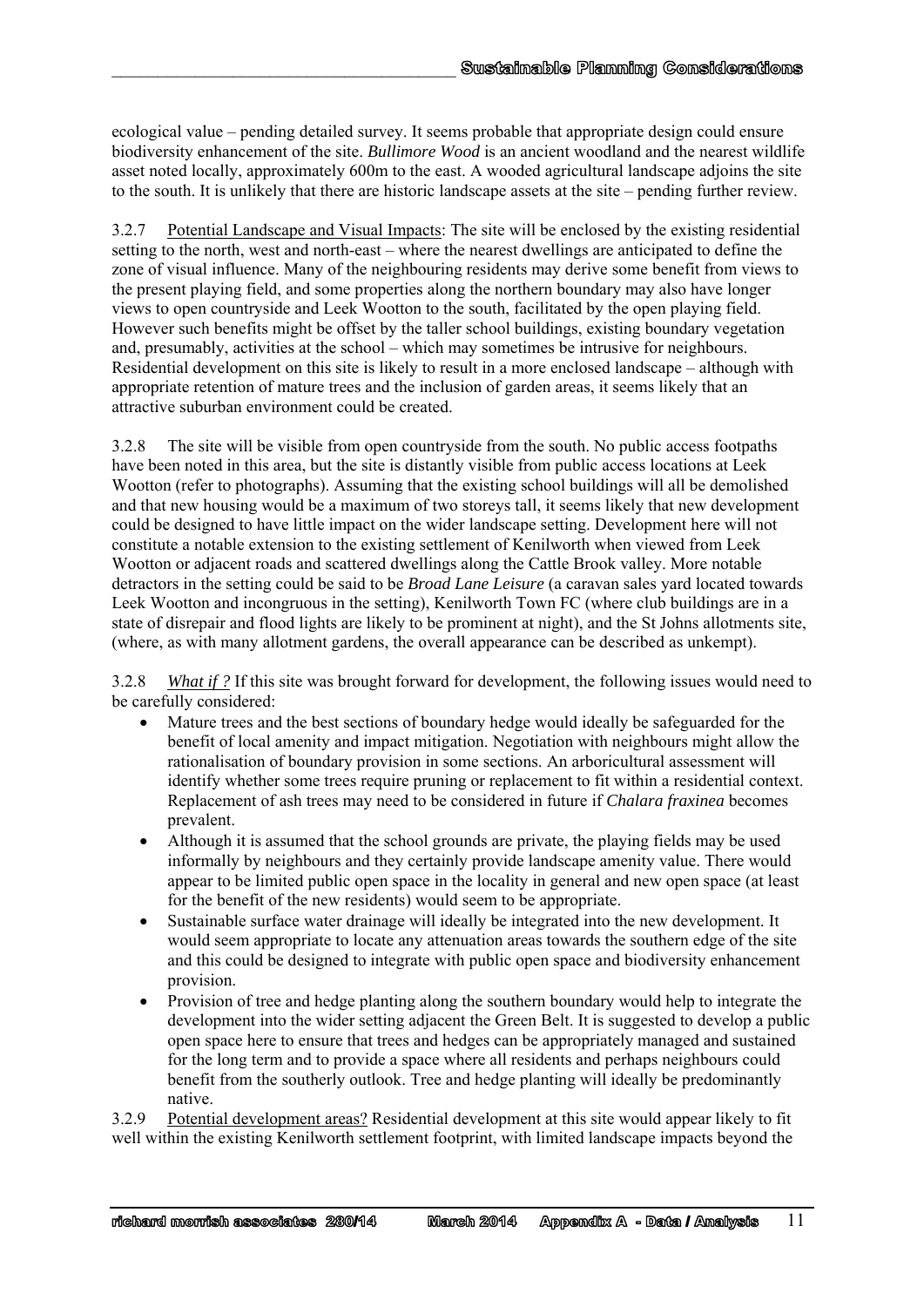site. It is assumed that the loss of the school and playing field facilities could be balanced by other facilities elsewhere within the town.

#### 3.3.0 **Landscape Planning Issues:**

 $\mathcal{L}_\text{max}$ 

3.3.1 Infrastructure requirements: Further studies would be required to assess infrastructure requirements – where access may be a critical issue. The present access for the school would appear to be wide enough (approx. 15m) to allow for an adoptable estate road and a dedicated dual use path beside it. It would hopefully also provide space to maintain buffer planting between this access and neighbouring private gardens. If another access was required (eg for emergency planning), it is unclear whether the access along *Gypsy Lane,* (to the east), is appropriate to upgrade. It is narrow and the junction with Rouncil Lane has restricted site lines. Widening this route would have adverse impacts on mature vegetation and neighbouring properties. A second access, if required, might be most appropriate from *Towers Close* (refer to plan). Other infrastructure requirements would need to be reviewed and the associated impacts assessed.

3.3.2 Cumulative impacts: Much of the land most likely to be allocated for development around Kenilworth in future is located along the eastern edge of the town and adjacent to the A46 corridor – where the nearest is land at Thickthorn (900m to the east) which will not be intervisible with the school site. Land west of Rouncil Lane (Oaks Farm - 400m to the west) has previously been promoted for development but is not considered likely to proceed due to the likely adverse impacts on Kenilworth Castle and the historic landscape setting here. Land off Warwick Road (approximately 400m south-east of the school site) is presently being promoted for development – including a new site for Kenilworth Rugby Club. Landscape consideration of this representation has been prepared separately. It is unlikely there will be intervisibility between the school site and the land off Warwick Road, but both sites will be visible from some public access locations to the south around Leek Wootton. The development of land off Warwick Road is likely to have a medium-high magnitude of visual change on the landscape setting and a moderate-substantial significance to local visual receptors.

3.3.3 There are a variety of sites put forward for development allocation around Leek Wooton. Many are related to the Police Headquarters site at Woodcote Lane which are unlikely to be intervisible with sites around the southern edge of Kenilworth due to topography and woodland. Site R124 (Black Spinney Fields) at the north edge of Leek Wootton may have intervisibility with Kenilworth and would certainly alter the landscape context in the strategic gap between the two settlements. Cumulative landscape impact assessment must be considered as detail design for all sites comes forward.

3.3.4 Potential landscape and visual impacts: Depending on detailed design, the magnitude of landscape change at the school site is expected to be low. There is potential to retain boundary trees and hedges and no apparent need for major earthworks or works beyond the site boundary. With sensitive design, visual impact for immediate neighbours is also likely to be medium-low – with potential to retain longer views over the site and to retain an acceptable 'suburban' setting. There would appear to be limited potential for views of the development from the south, and where views are possible they will be relatively distant and the development will not extend beyond the perceived edge of the existing settlement. New residential buildings are likely to be smaller in scale and less prominent than the existing school buildings.

#### 3.4.0 **Conclusions:**